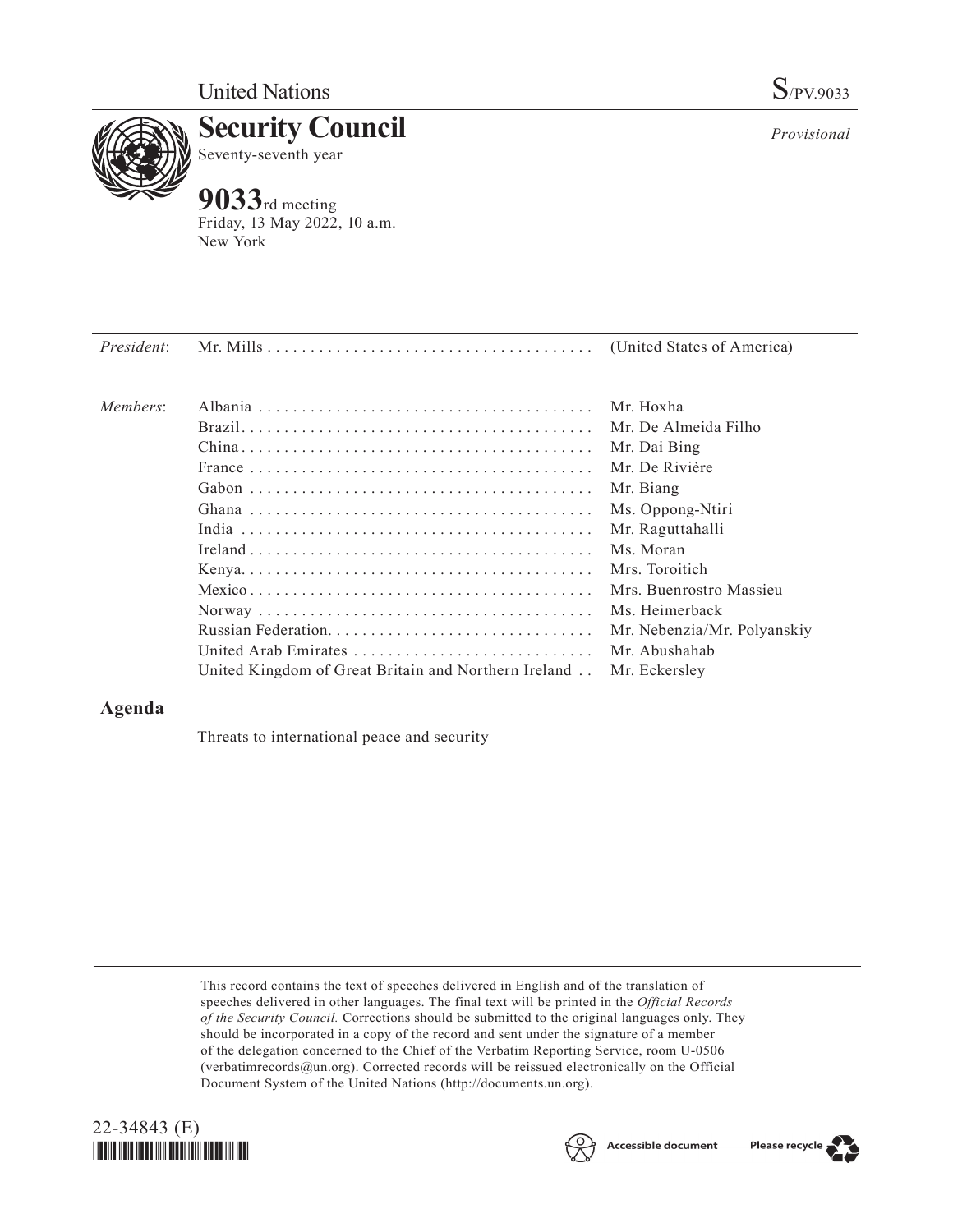*The meeting was called to order at 10.05 a.m.*

## **Adoption of the agenda**

*The agenda was adopted.*

## **Threats to international peace and security**

**The President**: In accordance with rule 39 of the Council's provisional rules of procedure, I invite Mr. Thomas Markram, Deputy to the High Representative for Disarmament Affairs, to participate in this meeting.

The Security Council will now begin its consideration of the item on its agenda.

I give the floor to Mr. Markram.

**Mr. Markram**: I would like to extend my appreciation to Council members for the opportunity to brief them this morning.

I am aware that the Russian Federation has submitted new information regarding allegations of biological weapons programmes in Ukraine.

I wish to note that Under-Secretary-General Nakamitsu informed the Council in her respective briefings on 11 and 18 March (see S/PV.8991 and S/PV.8999) that the United Nations was not aware of any biological weapons programmes in Ukraine. That remains the case today. I would like to note that the United Nations currently has neither the mandate nor the technical or operational capacity to investigate that information.

I recall that the relevant instrument of international law is the 1972 Biological Weapons Convention, which prohibits the development, production, acquisition, transfer, stockpiling and use of biological and toxin weapons. The Russian Federation, the United States and Ukraine are all States parties to the Biological Weapons Convention.

The Biological Weapons Convention does contain several measures to which concerned States parties can have recourse in order to address situations in which they have concerns or suspicions about the activities of their peers. For example, pursuant to article V of the Convention, its States parties undertake to consult one another and to cooperate in solving any problems which may arise in relation to the objective of, or in the application of the provisions of, the Convention. Such consultation and cooperation can take place through

appropriate international procedures, including on a bilateral basis between the concerned States parties.

One such international procedure that has been elaborated within the framework of the Biological Weapons Convention is the convening of a consultative meeting. Other possibilities for addressing concerns between States parties also exist under article V of the Convention, as well as under article VI. I would therefore encourage any States parties with compliance concerns to use the procedures available under the Convention.

The United Nations Office for Disarmament Affairs stands ready to support any procedures under the Biological Weapons Convention that States parties may decide to use.

As Under-Secretary-General Nakamitsu had mentioned in her previous statements to the Council, the Biological Weapons Convention needs to be operationalized and institutionalized to ensure that it is properly equipped and resourced to face future challenges. The Convention's upcoming Ninth Review Conference in November and December presents an ideal opportunity for its States parties to strengthen the Convention.

**The President**: I thank Mr. Markram for his briefing.

I shall now give the floor to those members of the Council who wish to make statements.

**Mr. Nebenzia** (Russian Federation) (*spoke in Russian*): Russia has requested a meeting on the military and biological activities of Ukraine for the third time. Let me explain why.

We continue to receive very disturbing documentary evidence that the United States Department of Defense is directly involved in carrying out dangerous biological projects in that country that appear to be a secret biological-military programme. Those activities are being conducted in the centre of Eastern Europe and near Russia's western borders, posing a real threat to the biosecurity of our country, the region and, given the cross-border nature of those biothreats, the entire world.

As was confirmed by Mr. Markram, neither Ukraine nor the United States has provided any information about this to the United Nations, as is required under the Biological and Toxin Weapons Convention. Only our special military operation is able to prevent that dangerous activity.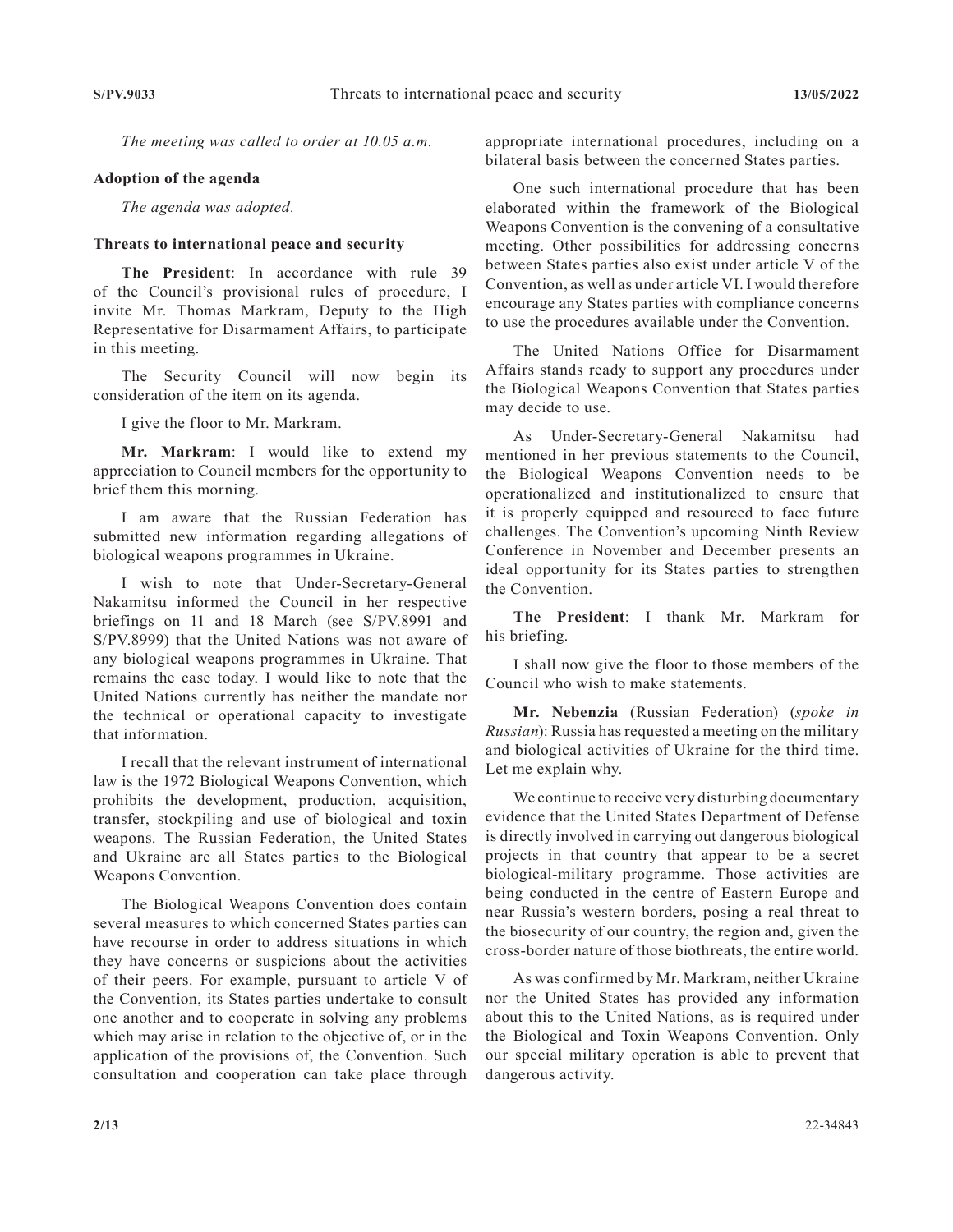Since the previous meeting (see S/PV.8999) on this topic two months ago, we have received much new evidence. We have circulated all that material within the Security Council. I would like to draw Council members' attention to the most striking evidence.

As follows from the documentation on project 3007, on monitoring the epidemiological and ecological situation regarding dangerous waterborne diseases in Ukraine, Ukrainian specialists, under the supervision of their American colleagues, have regularly collected water samples from the rivers flowing through Ukraine, including the Dnieper, the Danube and the Dniester as well as the North Crimean Canal. The objective is to determine the presence therein of specific dangerous pathogens, including cholera, typhoid and hepatitis A and E, and to evaluate the way in which they spread through water in order to draw conclusions about the abilities of those pathogens to incapacitate. A collection of those strains was then sent to the United States of America. It is reasonable to ask to what end. Why would the United States of America need a collection of dangerous pathogens that could spread into the rivers of that region? Even a cursory glance at the map of Ukrainian water resources is enough to understand that the results of such so-called scientific research could be used to create a biological disaster, not only in Russia, but in the entire area of the Azov and Black Seas and Eastern Europe, including Belarus, Moldova and Poland.

Documents suggest that the Kyiv regime has tried to gain access to the technical means for delivering dangerous bioagents by air. Last year, the Ukrainian side asked the Turkish drone manufacturer Baykar Makina about the possibility of equipping the Bayraktar unmanned aerial vehicle (UAV) with aerosol attachments that allow it to spray more than 20 litres of aerosol materials with a flight range of 300 kilometres. A copy of that letter can be found in the body of documents that we circulated in the Security Council on 19 April. A drone equipped with such a system at that range poses a real threat of the large-scale use of hazardous bioaerosols over the territory of the Russian Federation.

There is information that, in January this year, Ukraine purchased through intermediaries more than 50 such devices, equipped with biological and chemical dispersion systems. On 9 March this year, three such UAVs, equipped with 30-litre containers and a spraying system, were detected by our military in the Kherson region. Another 10 were spotted in late April near Kakhovka.

Our Ministry of Defence has received shocking evidence that a number of projects that the Pentagon was implementing in Ukraine were putting the lives and the health of volunteer Ukrainian citizens at risk. The UP-8 project documentation stipulated that socalled minor incidents involving test subjects had to be reported to the United States Bioethics Committee within 72 hours and major incidents, including the death of volunteers, within 24 hours. In other words, those experiments were originally designed to be fatal, even though official project documents referred only to standard blood sampling procedures. What kind of blood sampling was it that could result in the death of those tested?

There is evidence of the direct involvement of the United States political establishment in the funding of bioweapons activities in Ukraine through Pentagon contractors, such as Black & Veatch and Metabiota. The aims were far from scientific. A letter from Metabiota's Vice-President, in particular, stated that its goal in Ukraine was "to ensure Ukraine's cultural and economic independence from Russia" — an unconventional objective for a biotechnology company, to put it mildly.

We informed the Council at previous meetings that, with the funding and direct supervision of the United States Department of Defense Defense Threat Reduction Agency, a network of biolaboratories was formed in Ukraine to conduct various military and biological-oriented research. According to previous data, it included Kyiv, Odesa, Lviv, Kharkiv, Dnipropetrovsk, Kherson, Ternopil, Uzhgorod and Vinnytsya.

Mariupol has now been added to that list. Evidence of the urgent destruction of documents confirming work with the United States defence agency was found in two biolaboratories in that city.

A preliminary analysis of the remaining documentation indicates that Mariupol was used as a regional centre for cholera-pathogen collection and certification. Selected strains were sent to the Public Health Centre in Kyiv, which was tasked with the further shipment of biomaterials to the United States. Such activity has been carried out since 2014, as evidenced by strain transfer certificates.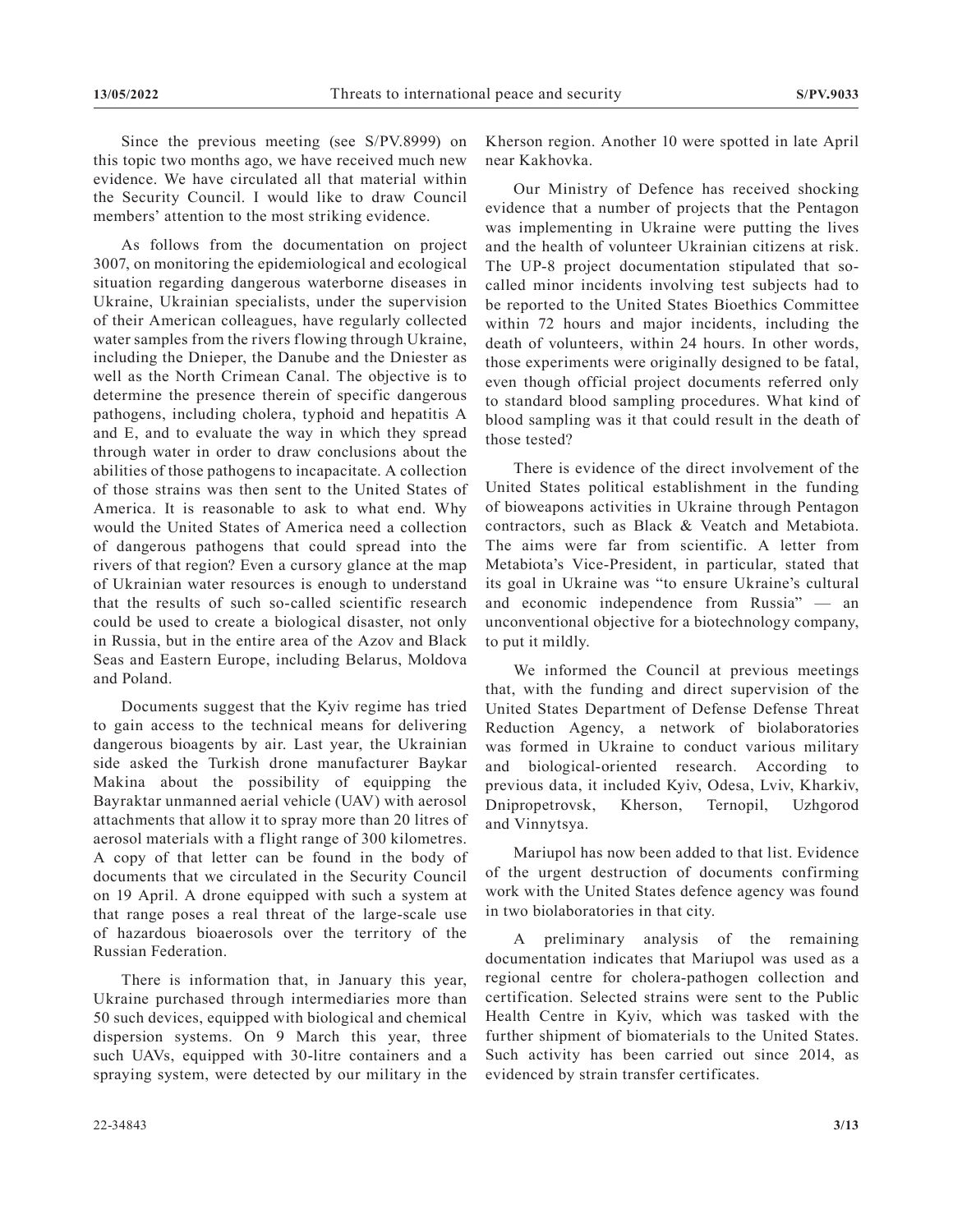An official document of the destruction of the pathogen collection, dated 25 February, was found in the Mariupol sanitary and epidemiological laboratory, according to which cholera, tularaemia and anthrax pathogens, that is, potential bioweapons agents, were handled there.

In the rush, part of the veterinary laboratory collection was not destroyed. Among its contents, our experts found pathogens of diseases uncharacteristic of veterinary medicine — typhoid, paratyphoid and gas gangrene.

Previously, we spoke about the sharp increase in the Luhansk and Donetsk People's Republics in recent years in cases of tuberculosis caused by a new multidrug-resistant strain. There are reasons to believe that that is not an accident.

An investigation was conducted into a biological incident that took place in 2020 in the Slavyanoserbsk district of the Luhansk People's Republic. It turned out that counterfeit banknotes, infected with the tuberculosis pathogen, had been distributed to children in Stepove village. The assumption was that children, having touched the money, often pick up food with unwashed hands.

Testing showed that the banknotes were contaminated with a live, highly active tuberculosis pathogen resistant to most anti-tuberculosis drugs. The theory that the bacteria got onto the banknotes naturally, from a tuberculosis patient, does not stand up. The concentration of the pathogen is too high to survive in natural conditions where there is sunlight, which has a bactericidal effect. In other words, everything points to human laboratory contamination of the notes with a biomaterial of high pathogenicity. Fortunately, no one was directly harmed by those banknotes in Stepove. However, all those facts can collectively be considered confirmation of an extremely worrisome trend.

I would like to highlight another story, which is a further clear demonstration of how the Kyiv regime and its Western handlers really treat the people of Ukraine. There are reports that United States scientists at the Merefa laboratory tested potentially dangerous biological drugs on patients at the Kharkiv Regional Clinical Psychiatry Hospital No. 3. Similar inhumane experiments were conducted at Psychiatric Hospital No. 1 in Streleche village, Kharkiv region. The main category of subjects was a group of male patients, aged between 40 and 60 years and with a high stage of physical

exhaustion. All those studies were conducted secretly, with Ukrainian staff undertaking non-disclosure. In order to conceal their nationality, the American experts who carried out the research travelled through third countries.

As information about the activities of the biolaboratories in Ukraine becomes available, questions are also being raised about United States NATO allies. New documents reveal that, between 2016 and 2019 alone, 3,500 serum samples of citizens living in 25 regions of Ukraine were taken by military epidemiologists from the Bundeswehr Institute of Microbiology. One wonders why the armed forces of the Federal Republic of Germany are collecting biomaterials from Ukrainian citizens.

There are documents confirming Poland's involvement in joint biological research in Ukraine with key Pentagon contractors, in particular the American Battelle institute.

I believe that today we will again hear accusations of propaganda and lack of evidence from our Western colleagues. That is why we pay great attention to documentation. We regularly distribute the original documents made available to our Ministry of Defence to the Security Council and the General Assembly. They are available to anyone who wants to see them. There are hundreds of pages of documents, signed by specific Ukrainian and United States officials. They give an idea of exactly what the Kyiv regime and its Western handlers would like to conceal from the international community.

The United States representatives refuse time and again to give explanations as to the nature and real aims of their biological activities in Ukraine and in the world as a whole. At the session of the Preparatory Committee of the ninth Review Conference of the States Parties to the Biological Weapons Convention (BWC), held in Geneva in early April, the American side again gave no intelligible answer except for the excuse that United States biological activities are, by definition, peaceful and so-called beneficial to the international community.

At the Arria Formula meeting on 6 April, independent journalists asked the United States to provide explanations, including why documents on United States-Ukrainian cooperation on biological research contradicted statements made by United States officials. But the United States and United Kingdom delegations simply did not come to the meeting.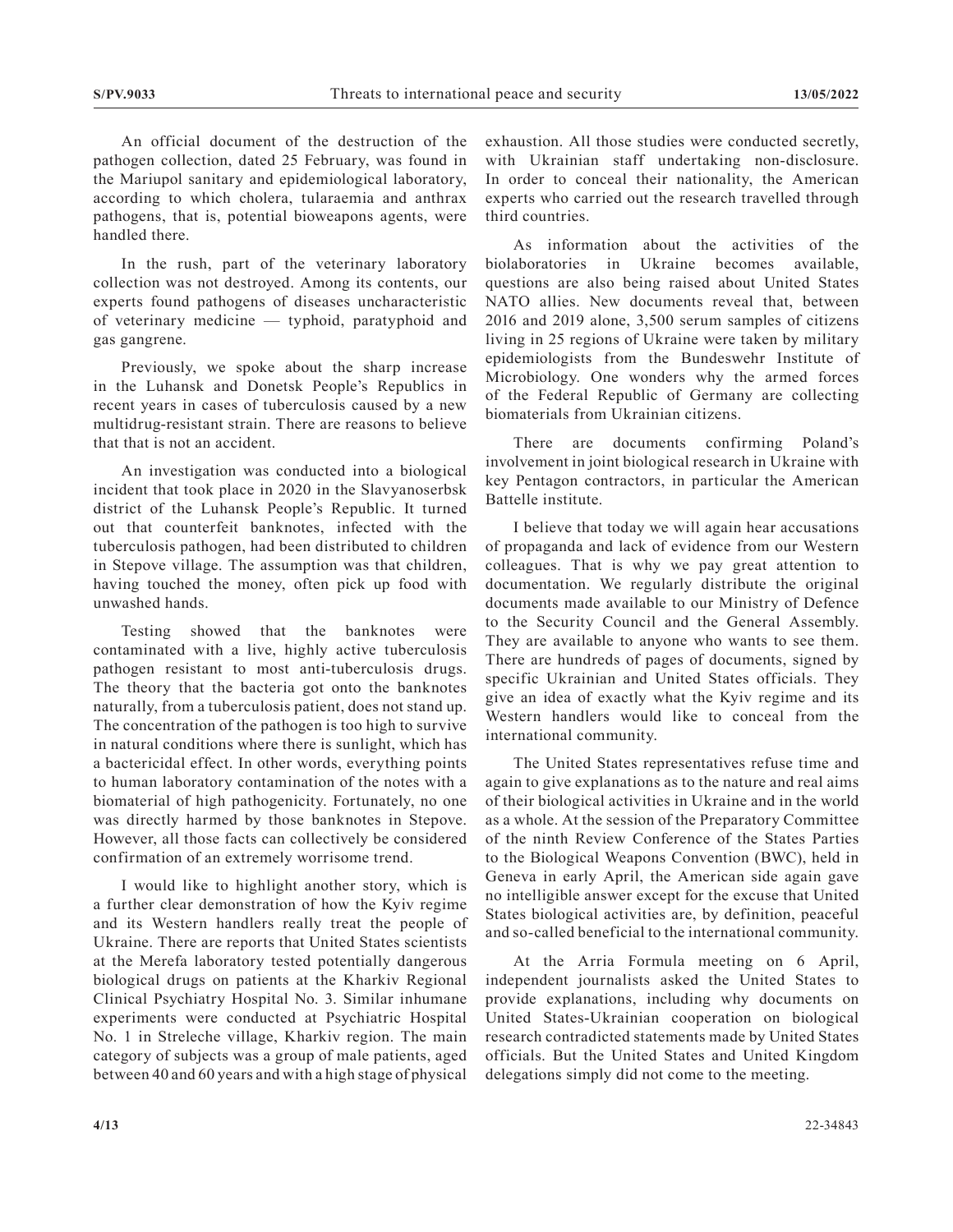There is another telling fact. During the above-mentioned Preparatory Committee session, the United States delegation once again rejected the proposal to establish an effective mechanism to verify BWC implementation. It refused to resume work on the relevant legally binding protocol to the Convention, which the United States has blocked since 2001. Our initiative to add to the BWC confidence-building measures with a protocol for reporting military biological activities outside the national territory was also rejected by the United States representatives. In other words, the United States is deliberately blocking efforts to strengthen the BWC regime so that violations of the Convention can effectively be identified.

Those are all extremely worrisome signals, especially given the fact that United States law permits military biological activities and the national legislation in that area takes precedence over international law in the United States.

Today I would once again like to ask the representative of the United States why, if its activities in biological laboratories around the world and in Ukraine in particular really are, as it claims, of an exclusively peaceful nature, does it refuse to place them under international controls and prevent the international community, in every possible way, from accessing the necessary instruments to that end? That would be the easiest way to dispel all doubts and accusations once and for all, if they are indeed totally groundless. Unfortunately, the only explanation so far is that the United States has something to hide.

We have already accumulated a significant number of materials directly indicating violations by the United States and Ukraine of the Biological Weapons Convention. We continue to collect and analyse those materials. Given the fact that the American side refuses to engage in any constructive discussion on the topic, we plan to use the mechanisms provided for in articles V and VI of the Biological Weapons Convention. As soon as the collection of materials is completed, we will submit them to the Council for investigation. We hope that will make it possible to permanently put an end to military biological activities threatening international peace and security and to hold the perpetrators accountable.

**Mr. Hoxha** (Albania): I wish I could thank the Department of Disarmament Affairs for its updated information, but I am afraid that falls short given that we have heard nothing new. That is not the Department's fault. I will nonetheless thank it for its patience in coming here and repeating once again — for the third time in a few months — what we already have heard at the two previous meetings (see S/PV.8991 and S/PV.8999), namely, that the United Nations is not aware of any biological weapons programme in Ukraine and that it has not been possible to give any credit to Russia's claims.

The Department must be surprised that we keep asking it the same question, on the same issue, hoping to receive a different answer. Therefore, I am seriously wondering whether we need to continue spending time on such nothingness. I say so with all due respect, since it is difficult to take such persistence seriously. With the world in turmoil, we should be able to devote our time to other pressing issues that need the Council's attention and action.

The Council relies on United Nations reports on all the issues that we discuss here. We listen carefully to the information provided by briefers from the Secretariat. We trust them because they do what we have asked them to do. Here we are, for the third time, presented with the same unverified, uncorroborated, unsubstantiated, non-factual claims of a non-existent biological programme in Ukraine.

It is therefore hard not to conclude that we are yet again witnessing a persistent attempt to spread a false narrative, to use the Security Council for propaganda purposes and divert attention from the terrible reality of the crimes committed in Ukraine. That must stop. It affects the Council's credibility and relevance. Let me recall the famous saying that one can fool some of the people all the time and all the people some of the time, but one cannot fool all the people all of the time.

We have no doubts that Russia knows better regarding chemical weapons and their use. Its protégé, the Syrian regime, used them against rebel forces. Chemical weapons played a decisive role in the campaign of the Syrian regime to suppress resistance in rebel-held cities, killing and incapacitating fighters and civilians alike. Let us not forget that the sarin gas attack in 2013 in the eastern Ghouta region, near Damascus, may have caused the deaths of some 1,400 people. Credible reports indicate that the regime has not abandoned such despicable behaviour.

The Syrian experience reveals the troubling truth that in a protracted war, when the attacking forces are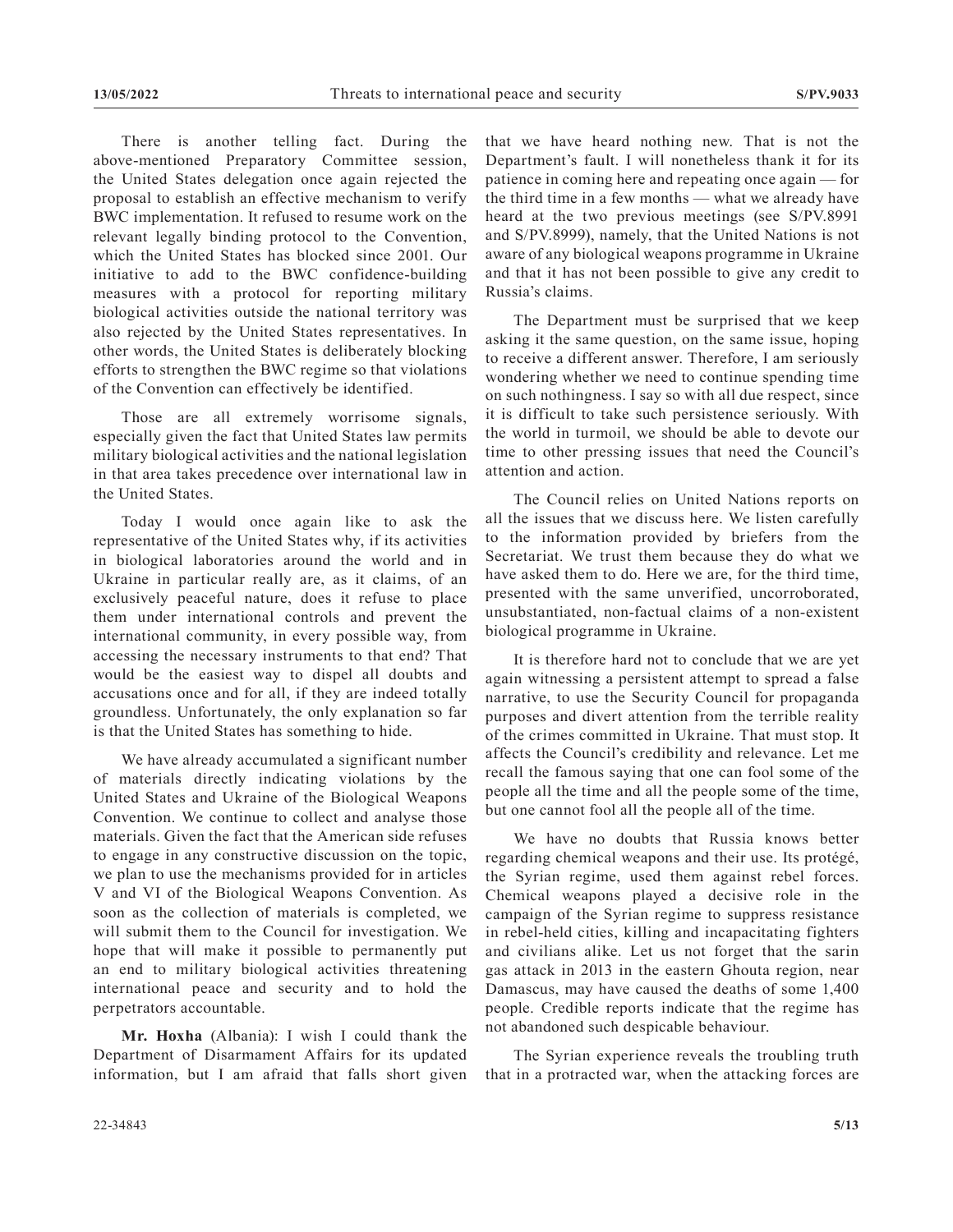trying to break the will of those defending, chemical weapons are one hideously terrorizing weapon to achieve that. We hope that no one — not Russia, nor any other country — will ever reach that point.

Issues related to chemical and biological weapons should never be taken lightly, and we never do. We listened to our Russian colleague but remain unconvinced — with good reason. There is a solid international normative framework, and we know how it works. The Biological Weapons Convention and the Chemical Weapons Convention contain precise measures and protocols to which concerned States parties can have recourse in order to address situations regarding any suspicious or problematic activity.

Therefore, if there were reasonable doubts with regard to any allegations about any biological programmes in Ukraine, we have a path and should make use of it rather than come here with illconceived stories. As a State party to the Biological Weapons Convention, Russia may take the issue to the Organization for the Prohibition of Chemical Weapons, addressing it properly and professionally by providing international and independent experts with the opportunity to investigate. Mr. Markram reminded us of that once again today.

There is no smoke without fire. But, in this case, there is no smoke because there is no fire. Nothing here is true. Documents were distributed earlier, but no one from the scientific community has substantiated any of them. There is only a smokescreen and, as we all know, smokescreens are fake and do not last.

**Mr. Biang** (Gabon) (*spoke in French*): At the outset, I would like to take this opportunity to express my condolences and sympathies to our colleagues from the United Arab Emirates, Ambassadors Nusseibeh and Abushahab, following the passing of His Highness Sheikh Khalifa Bin Zayed Al Nahyan. May his soul rest in peace.

The Council met on 11 March (see S/PV.8991) to discuss the risk of the use of chemical weapons in the context of the war in Ukraine. Our meeting very quickly turned into an exchange between several delegations making serious mutual accusations regarding allegations that evoke the greatest fear for humankind. We fear that the same will happen today.

It is absolutely awful to be adding the spectre of the use of biological weapons to the terrifying scenery of war, as though the bombings, countless deaths, civilian distress and the destruction of essential infrastructure were not enough. Surely humankind should not be made even more afraid than it already is in the face of our inability, that is, the Council's inability to stop the war in Ukraine and contain all the other wars ravaging the world.

It is quite deplorable that the Council's examination of substantive questions relating to the security and dignity of the peoples of the world is very often bogged down in endless cycles of intimidation and even propaganda, where information is hardly distinguishable from disinformation. The Council cannot be the epicentre of fear for the world, much less a place for invectives between Powers. It must be higher ground where peace can take root; where the spectre of war is exorcised; and where the furrows of the security and dignity of the peoples of the planet are sown.

In the course of our meetings on the war in Ukraine, my country has observed with great concern the hardening of positions, the radicalization of rhetoric and the rise of verbal escalation. The prevarications and procrastination of the various parties involved are not only delaying the outcome of the war but are also contributing to the worsening, day by day, of the situation of millions of innocent civilians who continue to pay the highest price.

As a State party to the United Nations Biological Weapons Convention, we reaffirm our opposition to the use of all forms of bacteriological weapons and call upon the parties to the conflict to refrain from the use of such weapons and to comply strictly with the relevant provisions, in particular articles V and X of the Biological Weapons Convention and its regime.

We emphasize the desirability of activating the mechanism established by General Assembly resolution 42/37, reinforced by Council resolution 620 (1988), tasking the Secretary-General with the carrying out of urgent investigations into the possible use of bacteriological weapons that may constitute violations of the Geneva Protocol. Now more than ever, we need an impartial and independent investigation of the allegations made.

Gabon reiterates its commitment to the peaceful settlement of disputes between States Members of the United Nations and continues to call on the parties to de-escalate and to seize every diplomatic opportunity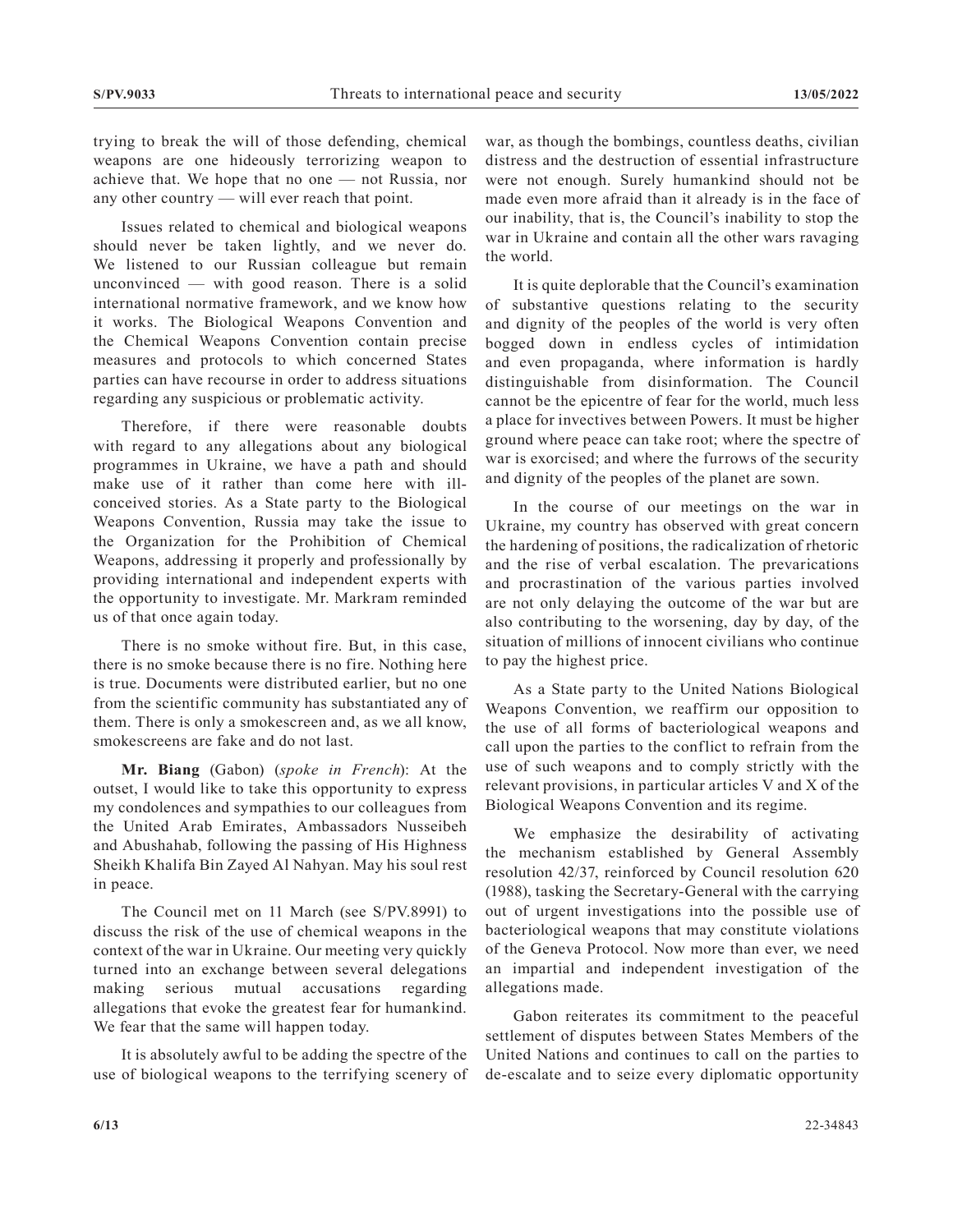to engage in negotiations in good faith in order to end the war.

In conclusion, we once again call on the warring parties to put an end to the fighting. We call on all parties to work to silence the guns and to give peace and peaceful coexistence a chance.

**Mr. De Rivière** (France) (*spoke in French*): I thank Mr. Markram for his briefing.

We deplore the fact that Russia is once again using the Security Council as a propaganda platform. To justify its unjustifiable war against Ukraine, Russia is making unfounded accusations. It repeats that there are offensive biological programmes in Ukraine. Let us be serious and get back to the facts. The United Nations has made it clear on several occasions. including today, that it has no information on this subject — none. The repeated dissemination of false information about biological weapons will not turn those allegations into reality.

This is not the first time that Russia has spread lies to stir up confusion, sow fear and, above all, cover up its own responsibility. In 2011, it accused Georgia of developing a biological weapons programme, without any proof. For years, it has been conducting a smear campaign against the Organization for the Prohibition of Chemical Weapons. It has done so primarily to protect its Syrian ally but also to cover up its own chemical attacks on European soil. France is very concerned that this disinformation campaign may be a prelude to the use of a chemical or biological weapon in Ukraine.

No one should be fooled about Russia's objective today. The Russian rhetoric is dangerous and particularly worrisome because it comes from a State party to the Biological Weapons Convention, which provides for a consultation procedure for States parties. We must focus all our efforts on safeguarding and implementing the Convention so that these shocking weapons are never used in future.

**Ms. Oppong-Ntiri** (Ghana): I would like to thank you, Mr. President, for giving me the floor. I would like to start by conveying my delegation's — and indeed Ghana's — sincere condolences to the Government and the people of the United Arab Emirates on the demise of Sheikh Khalifa bin Zayed Al Nahyan.

I also join previous speakers in thanking the Deputy to the High Representative for Disarmament Affairs, Mr. Thomas Markram, for his briefing. We have taken due note of the information provided.

Like others, Ghana is deeply concerned that the conflict in Ukraine continues unabated and the cessation of hostilities remains elusive, despite the ongoing human suffering and the loss of precious lives, including those of women and children.

We also take seriously every report of the threat of use or the potential use of biological or chemical weapons and note that in all instances of chemical or biological activities the independent and impartial investigations conducted by the internationally recognized and mandated bodies should be the only way to establish the facts. The cruelty associated with the use of biological agents and toxins as instruments of war and the fact that the resulting diseases would not confine themselves to national borders justify the prohibition of States parties to the Biological Weapons Convention from the use of biological agents and toxins as instruments of war.

Ghana reiterates its call on both parties to exercise restraint and avoid the deliberate or accidental release of chemical or biological agents or other weapons of mass destruction given the immeasurable risk that those weapons pose to the lives of civilians and the environment. Historical events such as the Chornobyl nuclear disaster and its lasting impact present enough evidence that averting the chances of a nuclear war in Ukraine and beyond would be in the interest of not only both parties but also of the global community. The risk of a nuclear exchange is real and would be catastrophic for the whole planet. Its effects would be felt not only in Europe but around the whole world. We therefore call on all actors to uphold their obligations and commitments under international law and international humanitarian law.

Ghana believes that the cessation of hostilities in Ukraine would not only be beneficial to both parties but would also bring much-needed respite to the global economy, especially to developing countries and small economies, which have borne the disproportionate impact of the ripple effects of this war while struggling with the socioeconomic consequences of the coronavirus disease pandemic.

In conclusion, I wish to reiterate that a sustainable solution to the conflict can be arrived at only through diplomacy and constructive dialogue among the parties and stakeholders.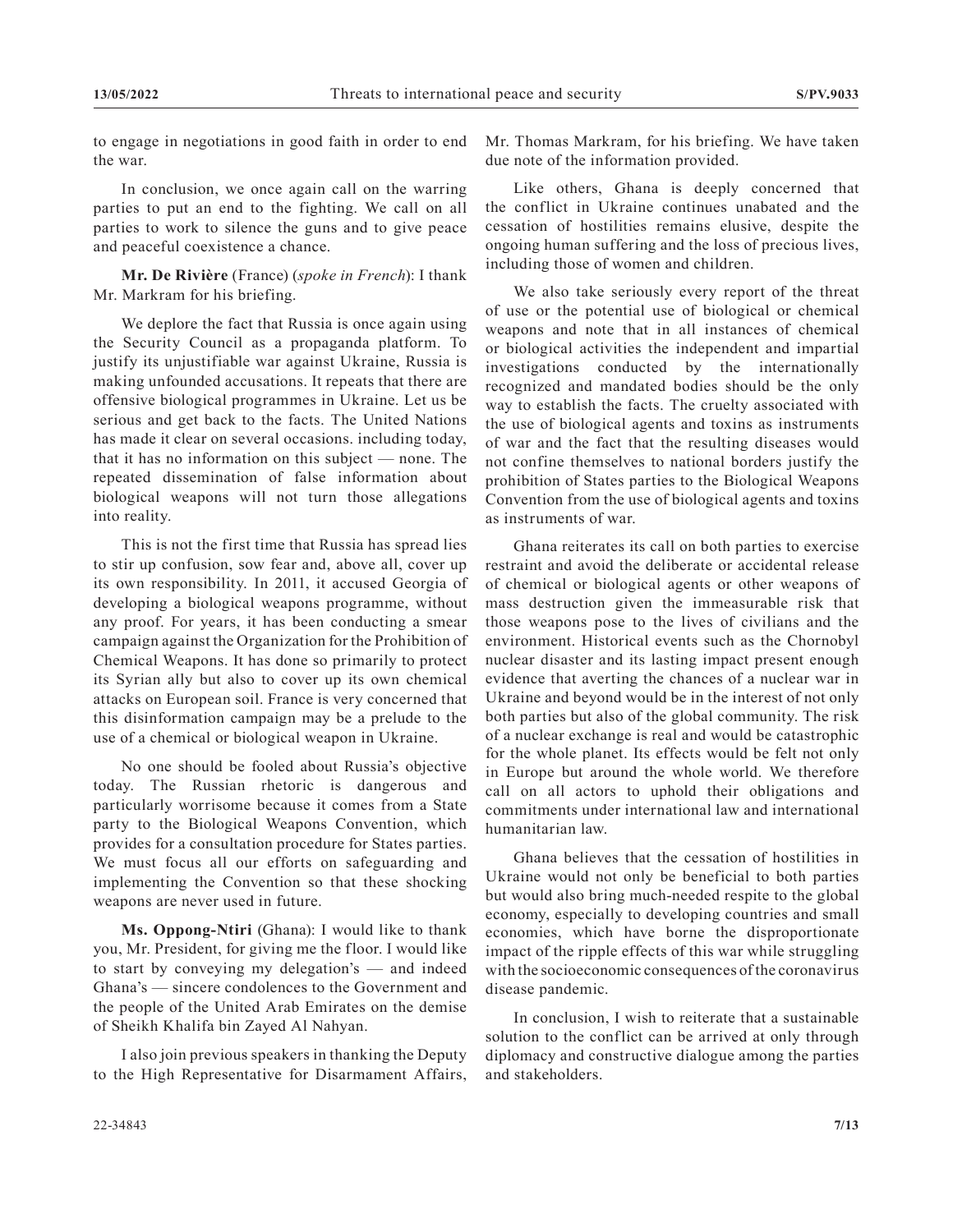**Ms. Heimerback** (Norway): First, let me express our deepest condolences to the people and the Government of the United Arab Emirates on the passing of their President.

I would like to thank Mr. Thomas Markram, Deputy to the High Representative for Disarmament Affairs, for his briefing.

Unsurprisingly, Mr. Markram repeated what we had previously heard from the High Representative — that the United Nations is not aware of any biological weapons programme in Ukraine.

We are once more witnessing the Russian Federation using the Security Council as a platform for disinformation and seeking to divert attention from its unprovoked, unjustified and irresponsible warfare in Ukraine.

Norway is a firm supporter of the Biological Weapons Convention (BWC), and we are determined — together with international partners — to uphold the total ban against biological weapons.

Therefore, let me be clear: allegations of violations of the BWC are extremely serious and merit scrutiny. Yet once again Russia has failed to offer any credible evidence for its accusations, providing us instead with unsubstantiated claims and mere insinuations. If Russia is serious about these accusations, they should use the proper procedure under the BWC and provide factbased evidence.

In the meantime, we urge Russia to stop wasting the Council's time and resources on these meaningless meetings.

Let me end by reiterating Norway's condemnation of Russia's war against Ukraine. It is a blatant violation of international law and the very principles of the Charter of the United Nations. We demand that Russia immediately end its aggression, withdraw its troops and stop causing death, suffering and destruction.

**Mrs. Toroitich** (Kenya): I thank Mr. Markram for his briefing this morning. We would like to join others in expressing our deepest condolences to our United Arab Emirates colleagues and the Government and the people of that country on the passing of their President.

I reaffirm Kenya's firm belief that the use or threat of use of weapons of mass destruction by anyone, at any time, is appalling and can never be justified under any circumstance whatsoever.

The indiscriminate scope and nature of the deployment of such weapons would inevitably lead to immediate and long-term catastrophic effects on people, societies and the environment. Indeed, even the users of such weapons of mass destruction may not be spared their reach and devastating effects.

The Convention on the Prohibition of the Development, Production and Stockpiling of Bacteriological (Biological) and Toxin Weapons and on Their Destruction remains the global norm against biological weapons and a fundamental pillar of the international community's efforts to prevent the use of such weapons.

As a State party to that Convention, Kenya believes that any allegation of a breach thereof must not be taken lightly. We also reiterate the need for all State parties to make the efforts necessary to strengthen the biological weapons regime and the norms that safeguard humankind from the threat of use of those repulsive weapons.

Kenya further reiterates its call on all State parties to the Convention to make use of the established mechanisms to ensure that there is no ambiguity as to the presence of those extremely dangerous weapons.

Without downplaying the importance of the matter under consideration, we all acknowledge that the issue of immediate concern to the Security Council is the armed conflict in Ukraine. That war is unfolding dangerously, with an unthinkable cost to the people of Ukraine and, increasingly, to the entire region and the world.

We therefore reiterate our call on the Council and all its members to focus its efforts on finding a path to negotiating peace for Ukraine and its people, who are bearing the brunt of the conflict.

Once again, we implore for its cessation and for meaningfully safe humanitarian passages for trapped civilians, particularly in eastern Ukraine.

**Mrs. Buenrostro Massieu** (Mexico) (*spoke in Spanish*): At the outset, I wish to state that Mexico extends its deepest condolences to the Government and the people of the United Arab Emirates on the passing of its President. May he rest in peace.

I wish to thank Mr. Markram for his briefing. We take note of the fact that the United Nations has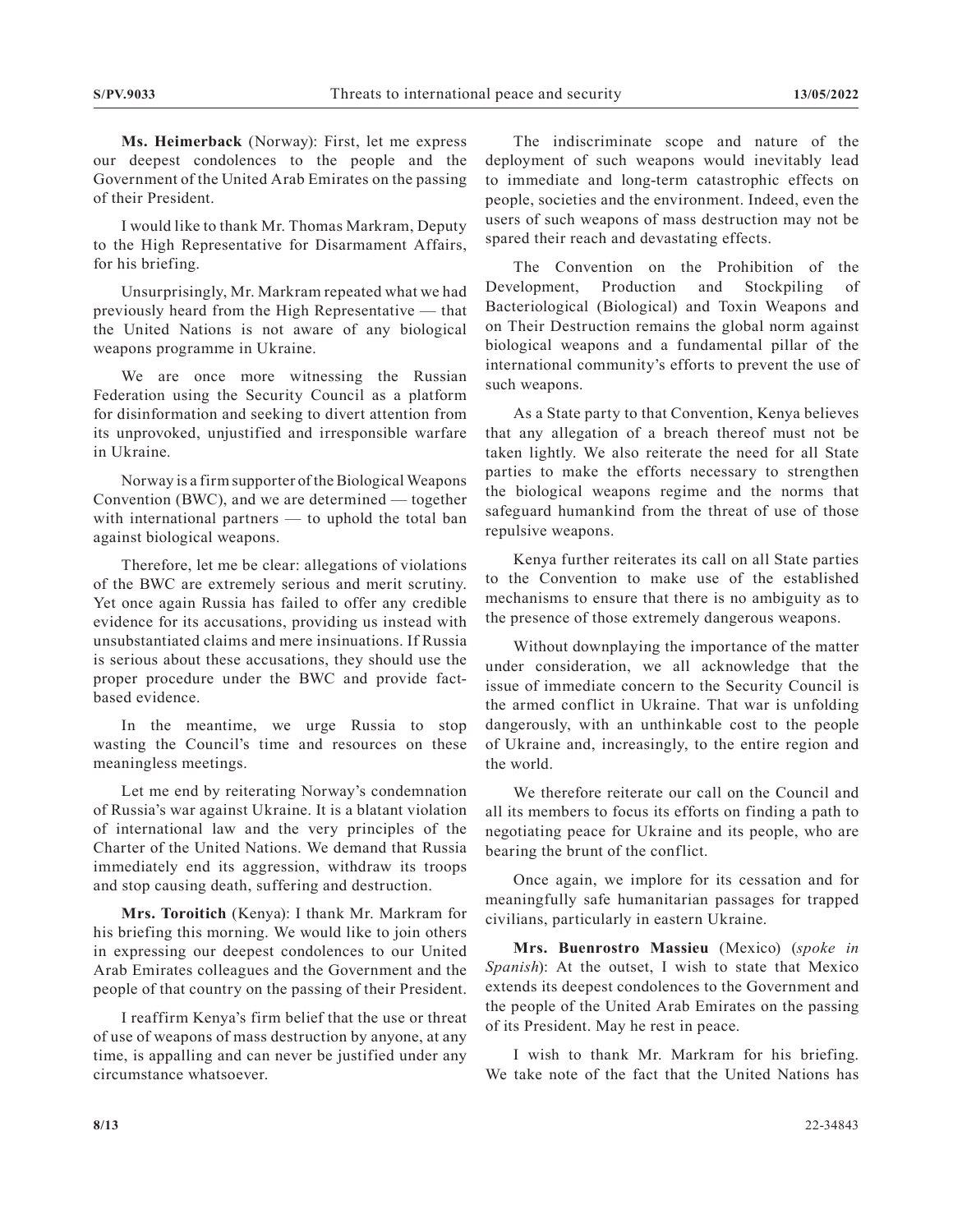reiterated that it has no knowledge of the existence of any biological weapons programmes in Ukraine.

In keeping with my country's long-standing conviction against all weapons of mass destruction, Mexico categorically opposes any activity related to biological weapons. As rightly stated in the Biological Weapons Convention, the use of such weapons would be repugnant to the conscience of humankind. The Convention is a treaty that is key to the disarmament regime. Its article V clearly establishes that all States parties undertake to consult one another and to cooperate in solving any problems which may arise and that such consultations and cooperation may also be undertaken through appropriate international procedures within the framework of the United Nations and in accordance with its Charter. We should therefore avail ourselves of those provisions.

The submission of annual reports is also an important confidence-building measure that can provide certainty as to activities in the area of biological materials.

Unfortunately, the Convention does not yet have a verification mechanism, as is the case with the Chemical Weapons Convention. We hope that at the next Review Conference it can be used as a framework for promoting effective means of strengthening the prohibition regime for biological weapons and that in the near future we will be able to provide the Convention with a verification mechanism.

Mexico firmly believes in safeguarding the peaceful uses of bioresearch while also preventing the risks of proliferation stemming from dual-use materials. That is why we firmly believe in promoting every possible synergy among the Biological Weapons Convention, export-control regimes such as the Australia Group, the World Health Organization, the Food and Agriculture Organization of the United Nations and the World Organization for Animal Health in order to develop comprehensive and coherent public policies.

Given that that attention to new risks related to biological weapons has grown since the beginning of the pandemic and given the allegations that we have repeatedly heard, on which the United Nations has reiterated several times that it has no information, it is important that all international mechanisms aimed at preventing the proliferation of such weapons by non-State actors should definitely be strengthened.

We hope that as a result of the extensive review of resolution 1540 (2004) that is currently under way, we will be able to agree on measures to strengthen controls, especially with regard to dual-use materials, equipment and technology.

I will conclude my remarks by calling on the Council to prioritize putting an end to the hostilities in Ukraine and the suffering of its people. We hope that the next time the Council meets, it will be with that goal in mind.

**Mr. Raguttahalli** (India): We deeply mourn the passing of His Highness Sheikh Khalifa Bin Zayed Al Nahyan, President of the United Arab Emirates. His Highness will be remembered as a great statesman and a visionary leader who modernized and empowered the United Arab Emirates. He laid the foundation for the transformation of the relationship between India and the United Arab Emirates. The people of India convey their heartfelt condolences to the people of the United Arab Emirates. May his soul rest in peace.

Turning to today's subject, I would like to thank Mr. Thomas Markram, Deputy to the High Representative for Disarmament Affairs, for his briefing.

India attaches high importance to the Biological Weapons Convention (BWC) as a key global and non-discriminatory disarmament convention prohibiting an entire category of weapons of mass destruction. The convention contains binding obligations on States parties to never develop, acquire, stockpile or transfer biological agents for purposes other than peaceful ones. We support the full and effective implementation of the Convention in letter and spirit.

We also believe that any matter relating to obligations under the Convention should be addressed as per the provisions of the Convention and through consultations and cooperation between the parties concerned.

India has been underscoring the need for the negotiation of a comprehensive and legally binding protocol providing for an effective, universal and non-discriminatory verification mechanism to strengthen the implementation of the Convention by States parties.

We remain deeply concerned at the worsening situation in Ukraine. We have been consistent in calling for a cessation of hostilities and pursuing the path of diplomacy and dialogue to address the situation. In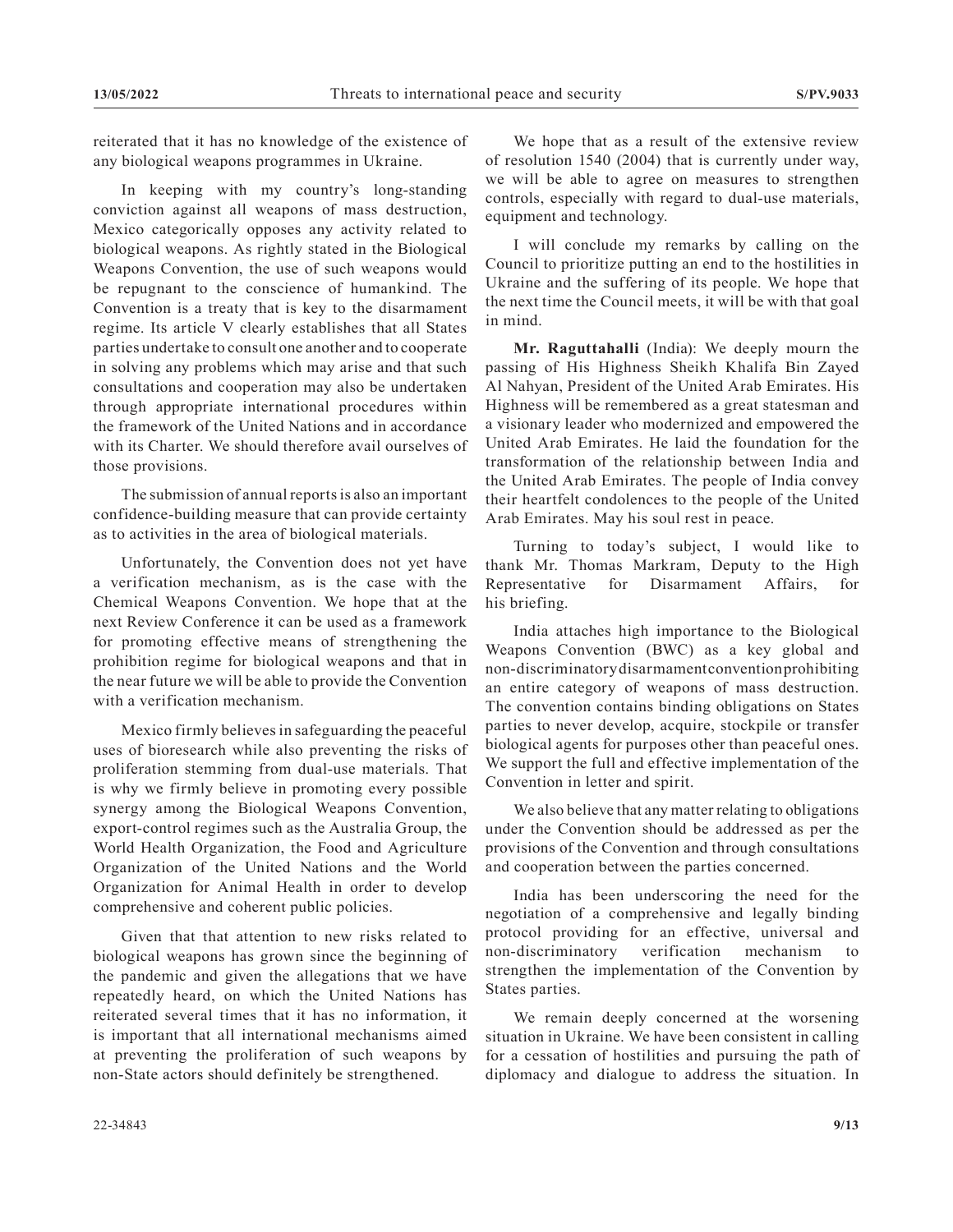that regard, we support the good-offices efforts of the Secretary-General. It is important to undertake those efforts keeping in mind the need to respect the principles of the Charter of the United Nations, international law and the sovereignty and territorial integrity of States.

**Mr. Eckersley** (United Kingdom): I should like to start by offering the United Kingdom's deep condolences on the death of the President of the United Arab Emirates.

I should like to thank Mr. Markram for his briefing.

As we have heard from the United Nations today, there is still no independent evidence whatsoever for any of these bizarre conspiracy theories. In the United Kingdom's view, this meeting is a complete waste of the Council's time. It does tell us one thing, though: the fact that Russia is trying to distract us with this information suggests that it knows as well as we do that none of its other excuses for invading Ukraine has any solid foundation whatsoever.

The simple truth is that Russia is responsible for this horrific war in breach of the Charter and for the needless deaths of thousands of men, women and children.

**Ms. Moran** (Ireland): First, let me express our deepest condolences to the Government and the people of the United Arab Emirates on the passing of President Sheikh Khalifa Bin Zayed Al Nahyan. Our sympathies are with them.

I thank Mr. Markram for his very useful briefing.

I would begin by stating that the use of biological agents or toxins, or indeed chemicals, as instruments of war is abhorrent. They are rightly prohibited under international law, and there can be no impunity for those who use them.

It is essential that we collectively uphold the international legal norm against such weapons. Ireland looks forward to the Review Conference of the Biological Weapons Convention and will work with States parties to further strengthen that key international instrument.

It is deeply worrying that Russia is continuing to use this important issue in an attempt to justify unprovoked aggression against Ukraine. Despite the large amount of material Russia has shared, no substantive or credible evidence has been presented to support Russia's allegations. Rather, what we see are baseless and unfounded claims against Ukraine

and others, including the United States, from Russia to paint itself as the victim in the face of its horrific actions in Ukraine.

Quite simply, Russia must stop seeking to use the Security Council as a platform for its disinformation. Its actions risk undermining the essential multilateral disarmament and non-proliferation instruments upon which all our security depends, as well as peaceful, legitimate cooperation and research supporting public health.

Biological threats do not discriminate between their victims, nor do they respect borders, carrying considerable human, social and economic costs. We must do all that we can, as global partners, to ensure effective disease monitoring, detection, control and prevention.

Efforts to misrepresent or undermine legitimate biosafety and biosecurity research in Ukraine and elsewhere are deeply regrettable and can only weaken efforts to prevent and control future outbreaks.

We again call on Russia to immediately end its hostilities, unconditionally withdraw from the entire territory of Ukraine and refrain from further threat or use of force of any kind against Ukraine or any other State.

**Mr. Dai Bing** (China) (*spoke in Chinese*): I wish to start by expressing our deepest condolences to the people and the Government of the United Arab Emirates and to our colleagues from that country on the passing of President Sheikh Khalifa Bin Zayed Al Nahyan.

I listened carefully to the briefing by Mr. Markram, Deputy to the High Representative for Disarmament Affairs, on the question of weapons of mass destruction and biosecurity. China's position has been consistent. We advocate the complete prohibition and thorough destruction of all weapons of mass destruction, including biological and chemical weapons; firmly oppose the development, stockpiling or use of biological or chemical weapons by any country under any circumstances; and urge the one particular country that has not yet destroyed its stockpiles of chemical weapons to do so as soon as possible.

All States parties should scrupulously abide by the objectives and principles of the Biological Weapons Convention (BWC). An impartial, independent and professional multilateral verification system is an effective means to implement the Convention. The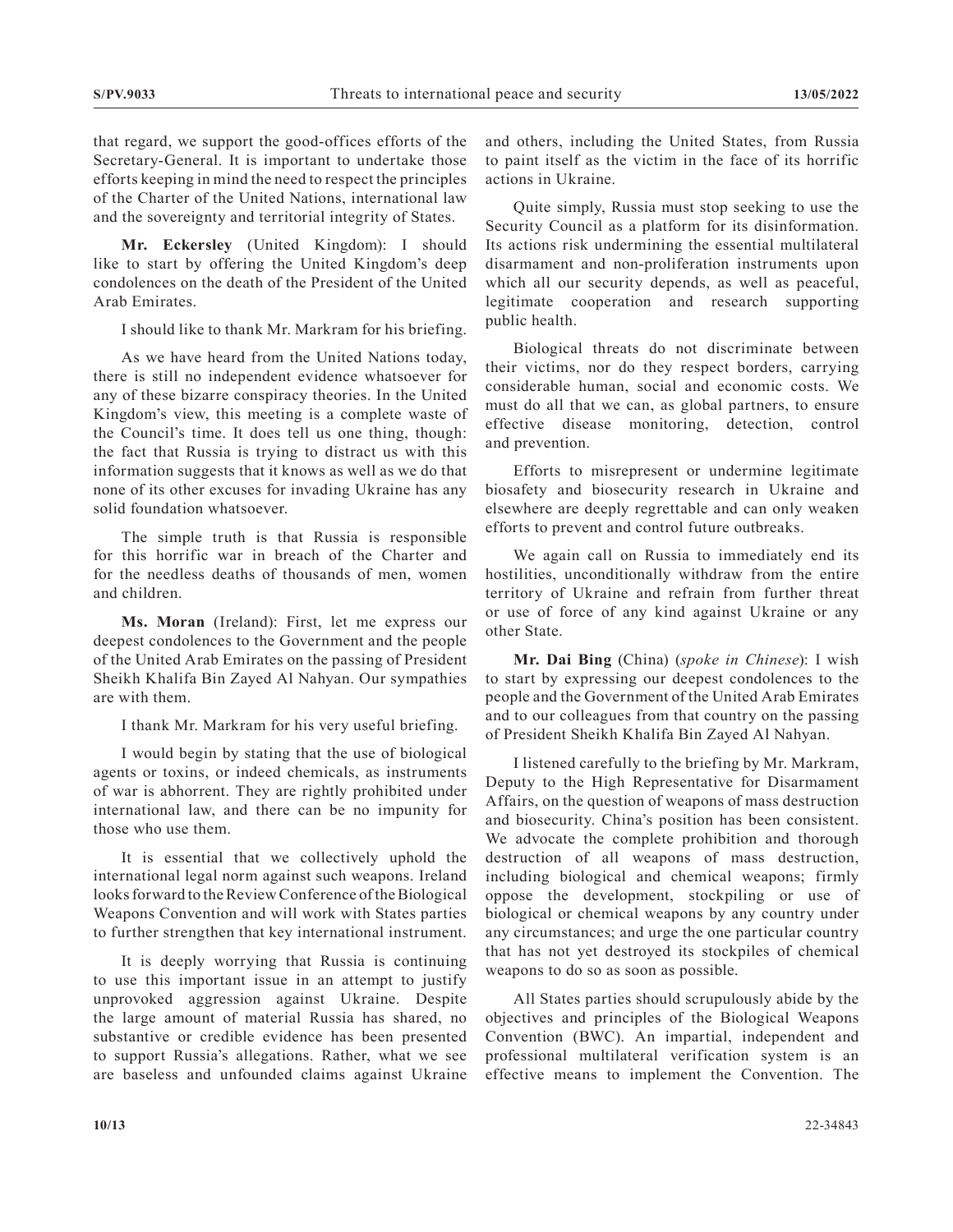BWC will hold its Ninth Review Conference at the end of this year. We expect the States parties to take the conference as an opportunity to restart negotiations on the verification protocol to the Convention, promote the early establishment of a multilateral verification mechanism and effectively enhance global biosecurity.

China notes with concern the new material released by the Russian side. Biomilitary activities jeopardize international peace and security, and information and leads about biomilitary activities, including the Russian material, should be of great concern to the international community. China once again calls on the relevant party to adopt a responsible attitude by providing timely responses to and comprehensive clarifications on the relevant queries in order to dispel the doubts of the international community. We welcome an assessment of the documents disclosed by the Russian side by the international community in the framework of the Convention and the United Nations.

Lastly, I wish to reiterate that the conflict in Ukraine has been going on for more than two months. The priority for the international community is to step up efforts to stop the hostilities and urge both countries to revert to the track of negotiations with a view to establishing the political conditions for negotiations. China supports the Secretary-General's efforts to bring about peace. We urge all parties of the international community to try to establish positive conditions for peace between the two camps.

**Mr. De Almeida Filho** (Brazil): Before I start, I join other delegations in expressing my condolences to the people and the Government of the United Arab Emirates on the passing of President Sheikh Khalifa Bin Zayed Al Nahyan.

We have taken due note of the information provided by the delegation of Russia and of the fact that documentation has been made available. I also thank the briefer for the information that he presented.

My delegation takes very seriously allegations of the existence of biological weapons. Such allegations, with the gravity that they carry, must be thoroughly substantiated by solid evidence, which must be presented and confirmed by an independent and impartial authority, as foreseen in article VI of the Biological Weapons Convention (BWC).

In 1972, the Biological Weapons Convention finally established clear obligations binding all States parties to never, under any circumstances, develop, produce, stockpile or otherwise acquire such weapons. The principle behind those prohibitions is simple: the right of parties to an armed conflict to choose the methods and means of warfare is not unlimited and certainly cannot encompass weapons with indiscriminate effects or of a nature to cause superfluous injury or unnecessary suffering.

Unfortunately, 50 years after having adopted the Biological Weapons Convention, we still have not been able to agree on a multilateral mechanism to verify compliance with the provisions of the Convention. The absence of such a mechanism hobbles the transparency of international biosafety and biosecurity research initiatives, as the international community has no effective means of discerning between legitimate scientific and technological cooperation and possible violations of the prohibition against the development and production of biological weapons.

Brazil favours the resumption of negotiations with a view to the adoption of a binding verification protocol that strengthens the implementation of the Convention and contributes to building trust among State parties regarding the exclusively peaceful use of knowledge and technology in the field of life sciences.

The next BWC Review Conference represents a unique opportunity for us to re-engage in such discussions without delay. While such protocol is not adopted, we invite State parties to strengthen the confidence-building measures system established at the second Review Conference of the States Parties to the Biological Weapons Convention by sharing the widest possible range of information regarding research projects on topics related to the objective of the Convention within and outside their territories.

**The President**: I shall now make a statement in my capacity as the representative of the United States.

Let me begin as well by joining colleagues in expressing my deepest condolences to the United Arab Emirates on the death of its President, His Highness Sheikh Khalifa Bin Zayed Al Nahyan.

I thank Mr. Markram for his appearance at this morning's meeting and for the always credible, objective and sober contributions of the Office for Disarmament Affairs to the Security Council's discussions. But I also regret that he was asked to join us today as part of this truly farcical conversation.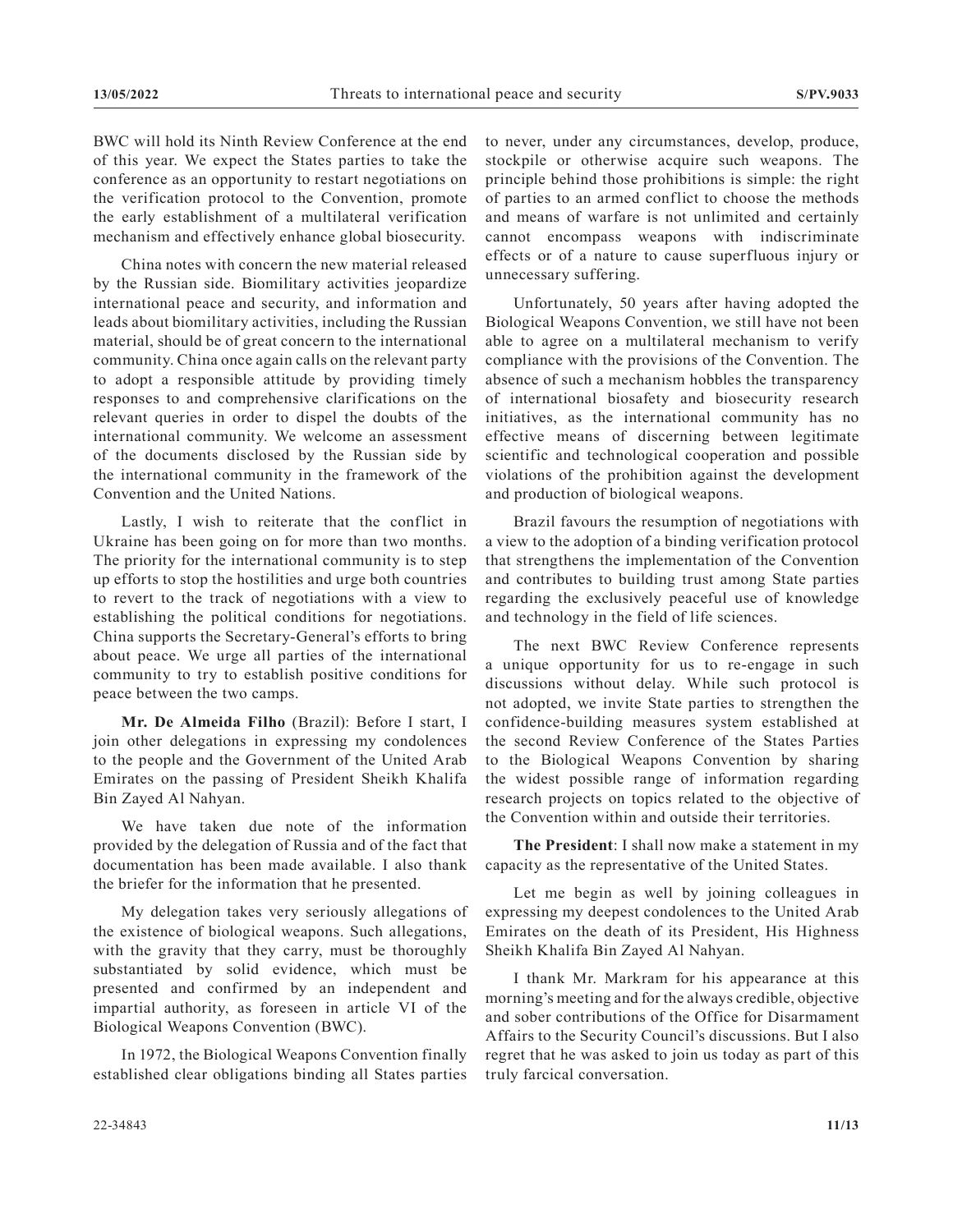As other speakers said, Russia is once again using the Security Council as a platform to spout disinformation and conspiracy theories about Ukraine, even as Russia continues its brutal and inhumane assault on the Ukrainian people. Russia repeatedly debases the Council through these absurd meetings and endless claims about chemical and biological weapons programmes in Ukraine, which are categorically false and ludicrous. They follow a well-worn pattern in which the Russian authorities accuse others of the very violations that Russia either has perpetrated or intends to perpetrate.

We should not lend Russia's outlandish claims any credence beyond watching closely for the possibility of a false-flag chemical or biological attack by Russia's forces as the Kremlin continues to perpetrate its premeditated, unjustified and unprovoked war against Ukraine.

We heard this morning fanciful claims about poisoned banknotes, secret treatments on psychiatric prisoners and non-disclosure agreements. It is as if the Russian representative's talking points came from a bad spy novel. But what is not fiction, and what we must not forget, is that Russia has a long and well-documented track record of using chemical weapons, including in attempted assassinations and the poisoning of Putin's political enemies, such as Alexei Navalny. It is Russia that continues to support the Al-Assad regime in Syria, a regime that has repeatedly used chemical weapons. It is Russia that has long maintained a well-documented biological weapons programme in violation of international law, including the Biological Weapons Convention. Those actions are unacceptable, and we will not stand for them.

I reiterate the position of the United States that any use of chemical or biological weapons by Russia will result in severe consequences. We expect the Russian Government to publicly and unequivocally state that Russian forces and its proxies will not use chemical or biological weapons in Ukraine or anywhere, ever, in accordance with Russia's international legal obligations.

What we are seeing today from the Russian Federation is not the behaviour of a responsible country seeking to address serious concerns in this organ. Even the documents that Moscow circulates do not support their allegations. That is merely an attempt to distract us from the awful violence that Russia is perpetrating in Ukraine. It is an effort to make us turn away from the

suffering inflicted by Putin's war, the horrors of Bucha, the brutal siege of Mariupol and the bombardments killing civilians across the country.

But the United States is not fooled, neither are Council members, and we are not going to look away. Instead, we will continue to hold Russia accountable, and we join others in continuing to call on Putin to end his war of choice.

I now resume my functions as President of the Council.

The representative of the Russian Federation has asked for the floor to make a further statement.

**Mr. Polyanskiy** (Russian Federation) (*spoke in Russian*): There are once again attempts to divert the discussion, move the focus away from the topic that we initially put forward and mix together chemical and biological weapons. Those are different things. You, Mr. President, talked about both, but we are talking about specific facts that we have uncovered about specific documents that indicate that the United States is carrying out military biological programmes at biological laboratories in Ukraine. We have distributed several hundred documents. There are specific data, cases, companies and people in them. If it is thought to be insufficient evidence, then what is sufficient evidence? Our questions are not answered, not only within the Security Council.

In our statement, we already said that the United States had not provided any information or clarifications about the nature and the real aims of its biological activities in Ukraine, including within the Preparatory Committee of the ninth Review Conference of the States Parties to the Biological Weapons Convention in Geneva, which is a specialized forum. The United States tries to pretend that nothing serious is happening, but, unfortunately, it is. We want clarifications from the United States. We mentioned the mechanisms that we may utilize. We will not leave this subject. The United States attempts to turn our specific objections and questions into empty talk by talking about Russian propaganda will not work. The United States will have to provide specific clarifications about the criminal activity in which it is involved in Ukraine.

**The President**: The representative of the United Arab Emirates has asked for the floor to make a further statement.